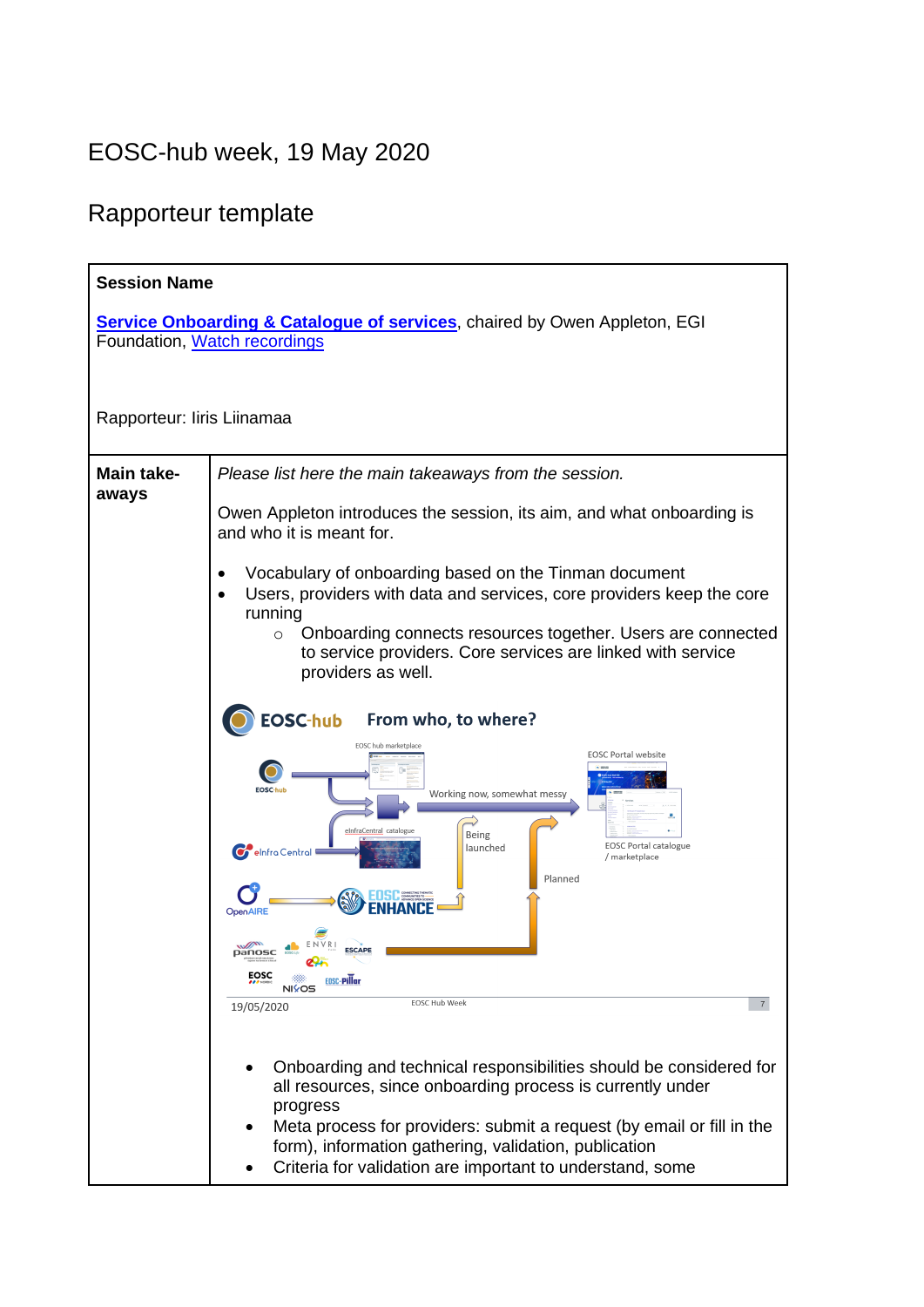| restrictions required as not all are for EOSC Research Community.<br>Generic commercial service probably not accepted. Generic<br>Google Cloud Engine not to be accepted for now. Digital<br>Innovation hub is expected to develop EOSC for Industry<br>Interest Groups are founded to discuss EOSC-related matters.<br>$\bullet$<br>There is a Service and Catalogue IG. The group is not active but it<br>would be necessary to start activating.                                                                                                                                                                                                                                                                                                                                                                                                                                                                                                                                                                                    |
|----------------------------------------------------------------------------------------------------------------------------------------------------------------------------------------------------------------------------------------------------------------------------------------------------------------------------------------------------------------------------------------------------------------------------------------------------------------------------------------------------------------------------------------------------------------------------------------------------------------------------------------------------------------------------------------------------------------------------------------------------------------------------------------------------------------------------------------------------------------------------------------------------------------------------------------------------------------------------------------------------------------------------------------|
| Jorge Sanchez: Providers and Resource Profiles v.3.00 (previously<br>known as Service/ Description templates), EOSC Enhance                                                                                                                                                                                                                                                                                                                                                                                                                                                                                                                                                                                                                                                                                                                                                                                                                                                                                                            |
| The new description templates / resources metadata schema, and<br>EOSC Enhance. EOSC is seen as large digital market. Resources<br>should be harmonized to make resources discoverable.<br>Cross-border services required to support the actions.<br>EOSC Resources are assets of the EOSC System. EOSC<br>Provider is a EOSC System User provisioning resources. The aim<br>is to make EOSC sustainable.<br>Processes are aimed to be unified. In order to secure<br>interoperability, it is required to exchange the meta data for human<br>intervention<br>In the new model there will be a multiplicity of compulsory<br>٠<br>attributes. New model provides new list of classifications. It<br>supports user journey in EOSC portal. New Onboarding guide to<br>be available. Human base validation required. Descriptions of<br>various entities to be harmonized.<br>Purpose of EOSC portal and onboarding is wide and maintained<br>for users and providers.<br>Number of matters will be finalized before the end of the year |
| 2020.                                                                                                                                                                                                                                                                                                                                                                                                                                                                                                                                                                                                                                                                                                                                                                                                                                                                                                                                                                                                                                  |
| <b>Owen Appleton: Service Onboarding: Future Vision</b>                                                                                                                                                                                                                                                                                                                                                                                                                                                                                                                                                                                                                                                                                                                                                                                                                                                                                                                                                                                |
| EOSC would not be expected to be monolithic.                                                                                                                                                                                                                                                                                                                                                                                                                                                                                                                                                                                                                                                                                                                                                                                                                                                                                                                                                                                           |
| Researcher has various paths to choose from using EOSC services<br>depending on their needs as there will be regional portals as well as<br>regular thematic portals available. EOSC Platform can be considered as<br>the 'bus' that supports core services, powering among others the portal<br>website that shows the value of EOSC and all profiles on EOSC.                                                                                                                                                                                                                                                                                                                                                                                                                                                                                                                                                                                                                                                                        |
| In future a centralized EOSC Channel should be available. Such as a<br>central resource registry has been envisioned. Also service providers<br>should need to onboard only once. Free flow data about resources is<br>envisioned for EOSC.                                                                                                                                                                                                                                                                                                                                                                                                                                                                                                                                                                                                                                                                                                                                                                                            |
| Internally the services should find space in order to be most valuable for<br>users/ scientific community. We should take care to take advantage of the<br>best resources and opportunities we have.                                                                                                                                                                                                                                                                                                                                                                                                                                                                                                                                                                                                                                                                                                                                                                                                                                   |
|                                                                                                                                                                                                                                                                                                                                                                                                                                                                                                                                                                                                                                                                                                                                                                                                                                                                                                                                                                                                                                        |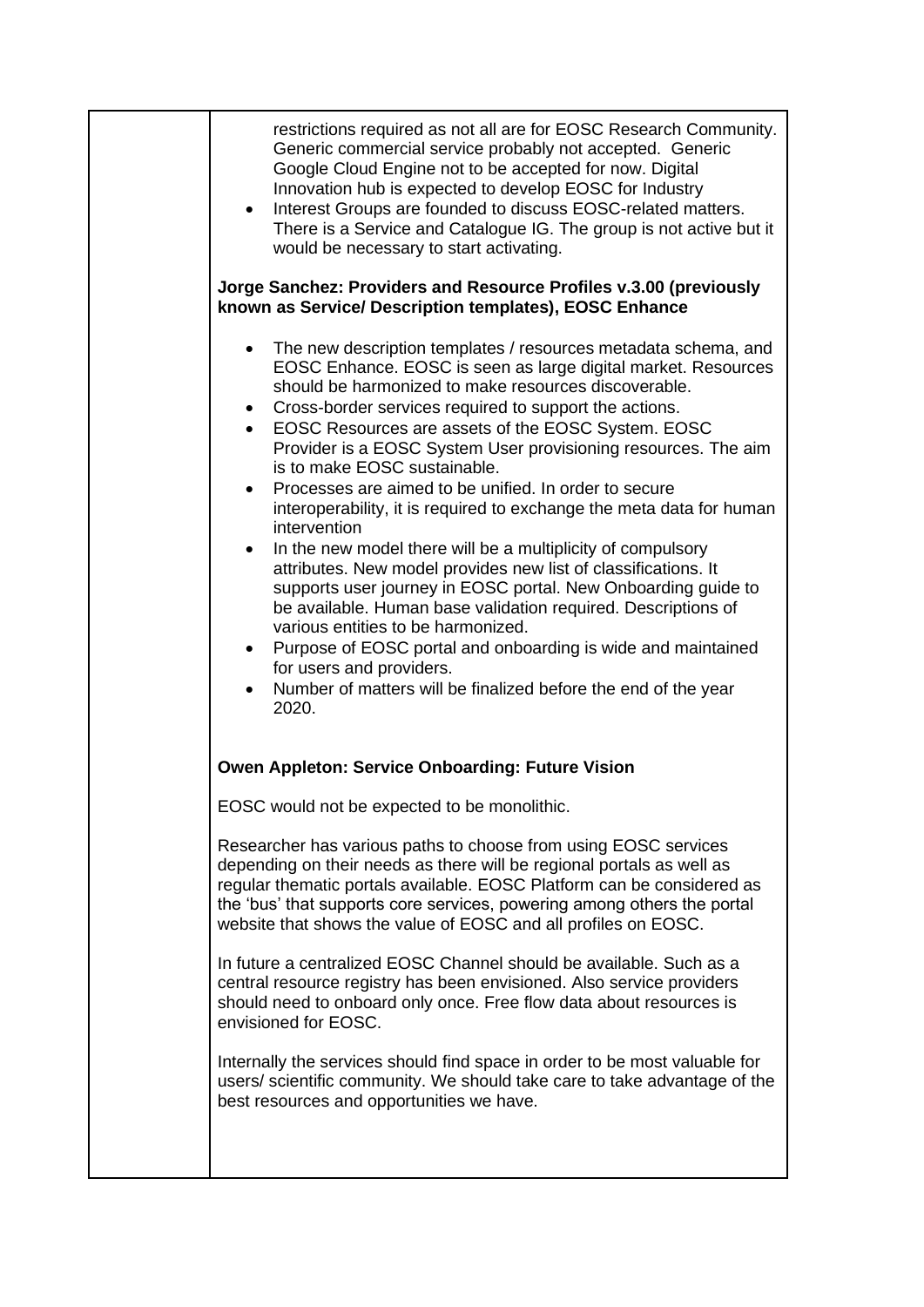| <b>Discussion</b>                                                                                                                                                                                                                                                                                                                                                                                                                                                                                                                             |
|-----------------------------------------------------------------------------------------------------------------------------------------------------------------------------------------------------------------------------------------------------------------------------------------------------------------------------------------------------------------------------------------------------------------------------------------------------------------------------------------------------------------------------------------------|
| Expiration date for services is not expected as all services will be<br>potentially maintained. A clear agreement with providers to be<br>made though. Monitoring that services maintain available. Core<br>EOSC processes will be created according to the requirements to<br>be the most valuable. List of services will be needed to have a<br>catalogue and it is needed that services will be checked if they are<br>alive.                                                                                                              |
| Obligation for service providers required for them to keep their<br>$\bullet$<br>service descriptions up-to-date. This depends also on the<br>recourse; what happens if it is not done? We need to agree how to<br>proceed, as an example a suspension to follow in case no updates<br>on certain time, in some cases escalation might be required. This<br>is something Rules of Participation is considering.<br>The goal is expected to be that EOSC should include all registries<br>٠<br>focused on not only services but all resources. |
| Procedure on onboarding would be that a number of procedures<br>٠<br>that lead to one place. We are trying to move towards a combining<br>process of onboarding. We need to agree how to shift data<br>between registries.                                                                                                                                                                                                                                                                                                                    |
| Common approach for validating services is required. Validation<br>previously done before going to live, may shift to after publishing.<br>Quality of validation will be followed even on a late stage. We need<br>to avoid resources that are not EOSC-compliant. There are<br>responsibilities of content as well as legal responsibilities.                                                                                                                                                                                                |
| Specialized expertise to assess the services is required. As there<br>$\bullet$<br>are various opinions, this is challenging.                                                                                                                                                                                                                                                                                                                                                                                                                 |
| EOSC Legal Entity will conclude Rules of Participation and privacy<br>$\bullet$<br>policies as well as other parts that allow to be part of the EOSC<br>Community.                                                                                                                                                                                                                                                                                                                                                                            |
| Developments for space for users to declare their profiles. They<br>$\bullet$<br>will get support to build profiles. This should be available in portal<br>in the future. INFRAEOSC-3 is expected to add some further<br>features.                                                                                                                                                                                                                                                                                                            |
| The amount of requests for onboarding strongly varies from time to<br>time.                                                                                                                                                                                                                                                                                                                                                                                                                                                                   |
| It was mentioned onboarding is just one part of the larger issue of<br>٠<br>Service Portfolio Management.                                                                                                                                                                                                                                                                                                                                                                                                                                     |
| Some services are generic and some more specialized in<br>$\bullet$<br>research. It is necessary to focus on what type of services<br>required, criteria, adaption.                                                                                                                                                                                                                                                                                                                                                                           |
| Readiness level to be investigated. Privacy policy is required from<br>$\bullet$<br>service providers.                                                                                                                                                                                                                                                                                                                                                                                                                                        |
| Criteria has been decided according to the general rules of EOSC.<br>$\bullet$<br>Rules of Participation is expected to provide rules for onboarding<br>as well.                                                                                                                                                                                                                                                                                                                                                                              |
| INFRAEOSC-03 will cover part EOSChub does not have and will<br>$\bullet$<br>take over next year.                                                                                                                                                                                                                                                                                                                                                                                                                                              |
| EOSC Enhance supports onboarding as well.                                                                                                                                                                                                                                                                                                                                                                                                                                                                                                     |
|                                                                                                                                                                                                                                                                                                                                                                                                                                                                                                                                               |